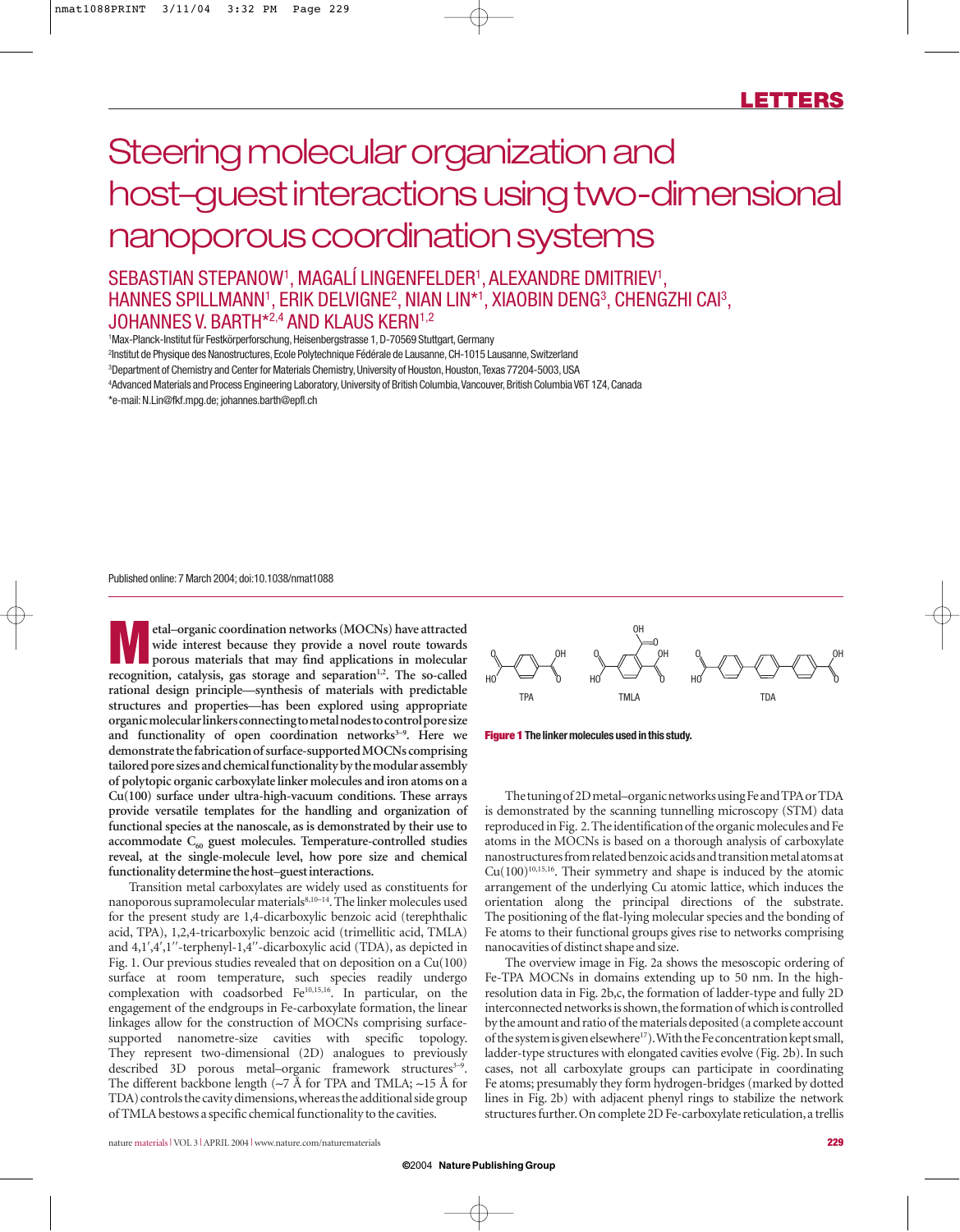

Figure 2 Tuning size and topology of nanocavities in metal-organic coordination networks on Cu(100). a, Overview STM image of large extended regular domains formed by TPA-Fe coordination networks.**b**,High-resolution image of ladder-type structures with two distinct types of nanocavities (marked by A and B),where not all available carboxylate groups are involved in coordination bonding.Potential intermolecular hydrogen-bridges are indicated by dashed lines.**c**,Fully interconnected network with complete 2D reticulation,giving rise to square cavities (marked by C). d, Topography of extended regular Fe-TDA trellis. e, High-resolution image of 2D reticulated Fe-TDA open network with rectangular nanocavities. Arrows on the images indicate the high-symmetry [011] direction of the Cu(100) substrate; positioning of molecular backbone and ligands are marked; Fe atoms are shown as blue spheres.

with a square unit cell and a cross-shaped cavity evolves, as shown in Fig. 2c (simultaneously with this phase a structural isomer with rectangular unit cell is formed). Earlier investigations revealed that TMLA and Fe assemble in MOCNs of almost identical topology as Fe-TPA MOCNs<sup>10</sup>, which implies that the side groups at the ortho position of the TMLA molecules do not participate in the network formation. Instead, they modify the chemical properties of the pores, that is, the nanocavities of Fe-TPA MOCNs are enclosed by non-polar aromatic rings, whereas the rims of Fe-TMLA MOCNs comprise a highly reactive moiety.

The TDA molecule can be similarly used to construct 2D MOCNs that can be regarded as a higher analogue to the networks obtained with TPA or TMLA.This is demonstrated by the STM data in Fig. 2d,e,clearly revealing the reticulation of the components in an extended network with large cavities reflecting the increased length of the linker molecule used. It is easy to recognize how the TDA functional endgroups are pointing to the network intersections where metal–ligand interactions are operative. Again, there is mesoscopic order in the 50-nm range and the trellis orientation follows the principal substrate directions.

All obtained MOCNs were found to be robust, with their morphology being maintained up to a temperature of 500 K. Furthermore, they comprise open spaces that expose the Cu substrate. The cavities in the Fe-TPA and Fe-TMLA MOCNs are of the dimension of a small molecule (for example,  $~5$  Å  $\times$  5 Å for the type-C phase), whereas the Fe-TDA MOCNs provide large rectangular cavities extending to the nanometre range (∼20 Å ×15 Å).The present approach therefore provides an elegant means to deliberately divide up a surface at the molecular scale<sup>10,18</sup>. As the chemical properties of the cavities are furthermore expected to depend on both the linker molecules (aromatic backbones and side groups) and node atoms, they can be regarded as nanoscale hosts providing a well-defined local chemical environment.

The simplest way to test the suitability of the engineered 2D MOCNs for organisation of functional materials and host–guest chemistry is to study their structural stability and steering effects in the coadsorption of nanoscale objects. As a trial species,  $C_{60}$  molecules were chosen, which can be easily brought to the surface. Controlling  $C_{60}$ -surface interactions and positioning is of both scientific and technological interest<sup>18-21</sup>. The STM images in Fig. 3 demonstrate that the cavities of the Fe-TPA MOCNs indeed can accommodate single  $C_{60}$ molecules. On the MOCN-modified surface shown in Fig. 3a, well-ordered ladder-type networks exist offering two types of elongated cavities (labelled A and B respectively). It is evident that exclusively  $C_{60}$ monomers are bound in the offered MOCN host sites, revealing that the MOCN Fe centres cannot effectively bind  $C_{60}$ . Moreover, the guests preferentially reside in the larger B-type cavity,and frequently,strings of  $C_{60}$  are encountered following the skeleton provided by the ladder-type structure. The smaller type-A cavities cannot hold  $C_{60}$  at the given temperature (300 K). This behaviour is associated with the fact that in the larger cavities the fullerenes can interact more effectively with the Cu substrate. The corresponding models shown in Fig. 3b demonstrate that the smaller type-A cavity provides only limited space for  $C_{60}$  uptake, whereas the rectangular B cavity is sterically better suited as a host. Type-C Fe-TPA MOCNs cavities may be similarly used to host single  $C_{60}$ and keep them apart, as demonstrated by the STM image and the corresponding model in Fig. 3a (inset) and Fig. 3b, respectively. In contrast, on the bare Cu surface left in the area imaged in Fig. 3a, the fullerenes form clusters with hexagonal local order, reflecting effective attractive lateral interfullerene interactions<sup>22</sup>.

The STM image in Fig. 4a reveals that  $C_{60}$  molecules can also be accommodated in Fe-TMLA MOCNs without altering the network topology. Again, only individual  $C_{60}$  monomers are found accommodated in the cavities (a tentative model is given in Fig. 4b),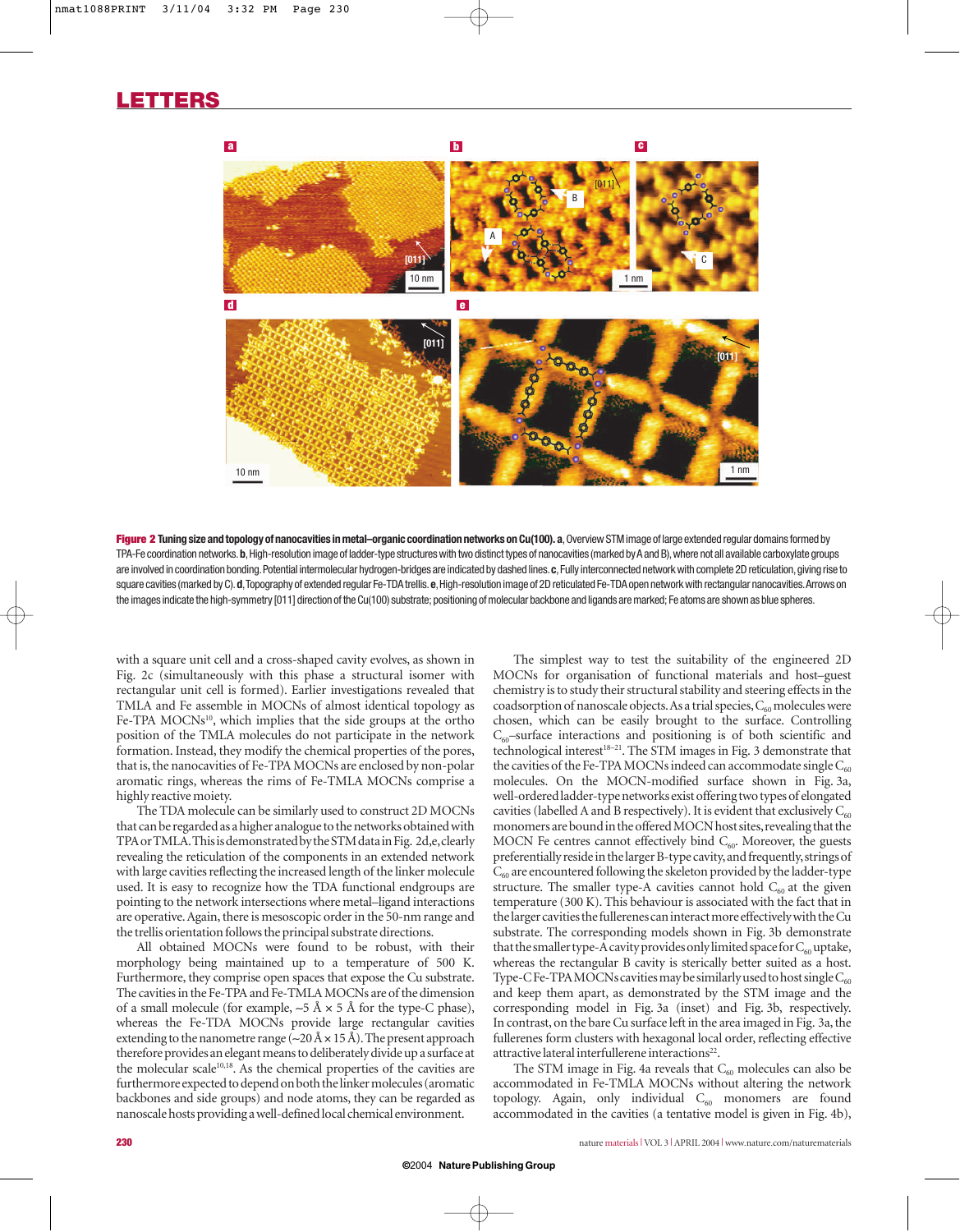

**Figure 3 Adsorption of single C<sub>60</sub>** in Fe-TPA host networks. a,As seen in the STM image, ladder-type MOCN account for linear arrangements of single C<sub>60</sub> (yellow spheres) with preferential occupation of larger cavities available (C<sub>60</sub> clusters are on areas with bare Cu substrate). Inset: C<sub>60</sub>-monomer accommodation in cavities of type-C network. **b**, Top-view models for C<sub>60</sub> adsorption in the cavities encountered in a with molecules drawn to scale. Possible configurations are labelled in the model and data by A, B and C. In the Van der Waals geometries used for modelling, the molecules appear smaller than in the STM images.

hence the presence of the reactive side groups in the cavities does not alter the adsorption sites. In contrast, with the mesoscale Fe-TDA MOCN cavities, the Cu substrate patches offered are significantly larger than the space occupied by a single  $C_{60}$  molecule at the (100) surface. The coadsorption experiments with Fe-TDA networks demonstrate that they remain intact on  $C_{60}$  exposure, and thus can be used as a host system.An example is given by the STM image depicted in Fig. 4c,which reveals that single cavities typically host monomers, dimers or trimers of  $C_{60}$ . The corresponding model (Fig. 4d) demonstrates that with the accommodation of a  $C_{60}$  trimer, most of the available space provided by the cavity is occupied. Accordingly, tetramers were only very rarely observed.

A crucial property of the systems described here is the reversibility and strength of the  $C_{60}$ -cavity interactions. Whereas adsorbed  $C_{60}$ molecules bond strongly to the pristine Cu(100) substrate and drive the formation of surface reconstructions<sup>22</sup>, we may use the tailored MOCNs to control the Co–substrate coupling. Moreover, the robustness of the networks used suggests that the guests may be even released by thermal activation or other processes. To gain insight into this issue, thermal annealing experiments were performed. It was found that  $C_{60}$  molecules are ejected from the Fe-TPA cavities when a threshold temperature of 370 K is exceeded. STM measurements taken after annealing revealed that  $C_{60}$  molecules have disappeared from the cavities and aggregate in clusters on bare Cu patches where no networks interfere.It is known that the desorption of  $C_{60}$  from bare Cu surfaces occurs at significantly higher temperatures (730 K for the case of  $Cu(110))^{23}$ . The significantly lower temperature detected for the cavity release signals that the  $C_{60}$  molecules in the MOCNs interact only weakly with the Cu substrate and the cavity rims.This is associated with the rigidity of the nanopores and the inert chemical nature of the phenyl rings. The corresponding space limitations result in a small contact area and hence a weaker coupling between  $C_{60}$  and Cu surface atoms. In contrast, the cavities of the Fe-TDA MOCN are considerably larger than the space occupied by a single  $C_{60}$  molecule. Thus  $C_{60}$  should be able to bond to the Cu surface more strongly, coming closer to the situation of adsorption at the pristine surface. Indeed, we found that the threshold temperature to release  $C_{60}$  adsorbed in Fe-TDA cavities must exceed 500 K, the highest temperature explored in our experiments (MOCNs become unstable for *T*>500 K).

There is no release of  $C_{60}$  molecules from both types of Fe-TMLA cavities up to temperatures as high as 420 K, implying that the host–guest interaction is enhanced here despite the similar host size with regard to the same type of Fe-TPA MOCN cavities. As the  $C_{60}$ -Cu gap is similar in both cases, contributions from the  $C_{60}$ -substrate interaction are expected to be comparable. The increased bonding strength thus indicates that the additional side group at the TMLA ortho position strongly modifies the chemical properties of the nanocavities. As suggested by Fig. 4b, the cavity rim interferes in the host–guest interactions (we presume that in the course of network formation this group is deprotonated by the reactive Fe adatoms, such that a carboxylate exists).The enhanced accommodation energy is associated with a local contribution from the reactive group at the MOCN rims, which interacts more strongly with  $C_{60}$  molecules than the aromatic ring in the case of TPA. The substantial  $C_{60}$ -rim interaction strength is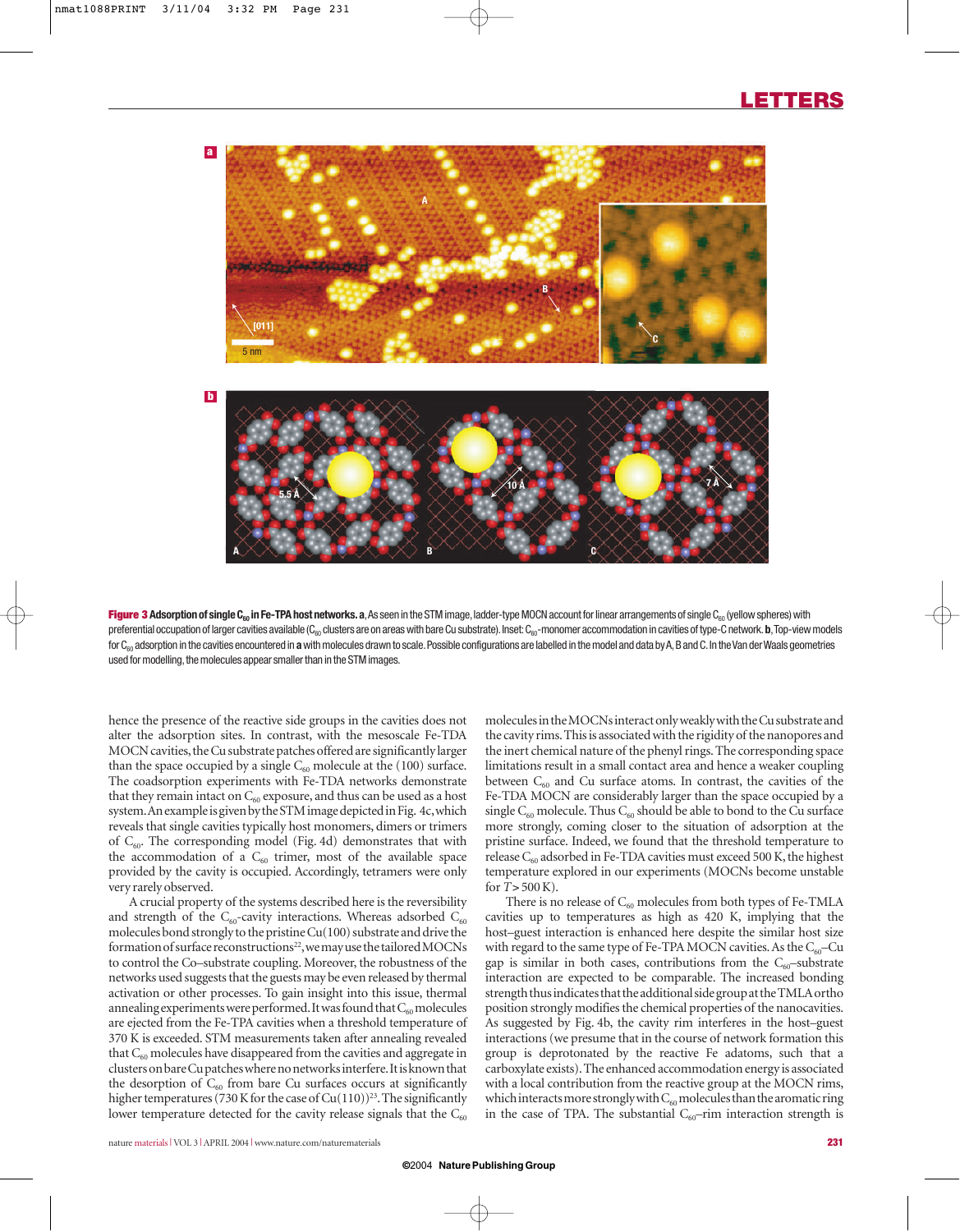## **LETTERS**



Figure 4 Adsorption of C<sub>60</sub> in Fe-TMLA and Fe-TDA network hosts. a, Similar to the Fe-TPA networks, Fe-TMLA networks host C<sub>60</sub> monomers. b, Model of accommodation of a C<sub>60</sub> monomer in Fe-TMLA MOCN cavities. The indicated functional side group at the ortho position, which is supposed to be rotated by 90° out of the molecular plane to avoid too small oxygen-to-oxygen distances, strongly affects the chemical reactivity of the cavity. c. The mesoscale cavities in 2D reticulated Fe-TDA networks can host C<sub>80</sub> monomers, dimers (D) or trimers (T).  $d$ , Model of rectangular cavity and accommodation of a  $C_{60}$  trimer.

further supported by manipulation experiments. Manipulation of individual  $C_{60}$  molecules with the STM tip often results in local network disintegration in the case of Fe-TMLA networks, whereas Fe-TPA networks remain intact after undergoing the same operation. Heating up to 450 K leads also to a disintegration of the Fe-TMLA network architecture, that is, the uptake of  $C_{60}$  in Fe-TMLA nanocavities is irreversible,which again is associated with the enhanced local reactivity in the vicinity of the molecular side group.

Table 1 summarizes the threshold temperatures for the release of  $C_{60}$  guest molecules from the respective surface-supported MOCN cavities. The dominating host–guest interactions for each case, from weak C<sub>60</sub>-phenyl coupling to strong C<sub>60</sub>-Cu binding, are indicated.

In conclusion, our findings demonstrate that surface-supported Fe-carboxylate MOCNs with controlled pore size and functionality represent robust templates for the handling and organisation of functional species at the nanoscale. In particular, we demonstrated their aptitude to accommodate  $C_{60}$  molecules, whereby the corresponding host–guest interactions can be steered by constructing MOCN

**Table 1** Threshold temperatures for C<sub>60</sub> ejection from different MOCN **cavities; dominating host–guest interactions expected from modelling for each case are listed.**

| <b>MOCN type</b> | $T_{\text{eject}}$ (K) | Dominant host-quest interaction       |
|------------------|------------------------|---------------------------------------|
| TPA (A)          | $<$ 300                | Aromatic ring-to-C <sub>60</sub>      |
| TPA(B, C)        | 370                    | $Cu-to-C60$ (loose-contact)           |
| <b>TMLA</b>      | Destructive            | Functionalized rim-to-C <sub>60</sub> |
| <b>TDA</b>       | >500                   | $Cu-to-C60(close-control)$            |
| Cu(110)          | 730                    | $Cu-to-C60(close-control)$            |

architectures with specific topology and functionalized rims.This tuning of the lateral and adsorbate–substrate interactions of included guests is particularly important for selective adsorption or surface chemical reactions.Generally speaking,however,engineering MOCNs at surfaces is expected to provide a versatile rationale towards the fabrication of novel patterned layered materials and templates for positioning nanoscale objects, which may comprise functionalities of interest in a great variety of fields, such as sensing, heterogenous catalysis, nanoelectronics, nanomagnetism, spintronics or molecular magnetism.

## **METHODS**

The organic linker molecules and iron atoms were deposited on the metal surface sequentially in a standard ultra-high-vacuum chamber with a base pressure of ∼3 × 10–10 mbar. Cu(100) was cleaned by repeated cycles of Ar+ sputtering and subsequent annealing to 800 K, whereupon flat terraces of up to 50 nm width separated by monatomic steps were obtained. TDA was synthesised following a recipe given elsewhere<sup>24</sup>. To purify the crude TDA, it was converted to the di(acid chloride) compound using thionyl chloride and pyridine. The solution of the di(acid chloride) in boiling benzene was treated with activated carbon and filtered. The di(acid chloride) in the filtrate was recrystallized in benzene, then mixed with Millipore water and refluxed overnight. TDA in powder form was obtained after filtration, and further purified by sublimation three times at about 220 °C and 0.1 mbar. TPA (99+%, Sigma-Aldrich) and TDA were deposited by organic molecular beam epitaxy (OMBE) from Knudsen-cell-type evaporators, held at 440 K (TPA), 415 K (TMLA) and 530 K (TDA) during deposition. Fe atoms were subsequently evaporated using an electron-beam heating evaporator. Samples were annealed after depositions at 450 K for 5 minutes to increase the mobility and reactivity of the adsorbates, and thus obtain well-ordered structures. For the organic precursor layers, coverages below full monolayer saturation were usually used to allow for regular reticulation of the more open network structures. The ratios between the numbers of deposited molecules and Fe atoms are 0.49, 0.8 and 0.52 for TPA MOCNs of type A, B and C, respectively; and 0.4 for TDA MOCN shown in Fig. 2. The fractional Fe coverages thus somewhat exceed the Fe amount required in the networks. This deviation is attributed to the effective loss of Fe atoms in other surface chemical processes such as step decoration, Fe island formation or possibly substrate atom exchange processes.  $C_{60}$  molecules were deposited by OMBE with the nanostructured surface held at 300 K. STM experiments using the constant current mode were subsequently performed *in situ* following cool-down to room temperature. To probe the thermal ejection of  $C_{60}$  hosts, the system was held for a time interval of 10 minutes at the indicated temperature.